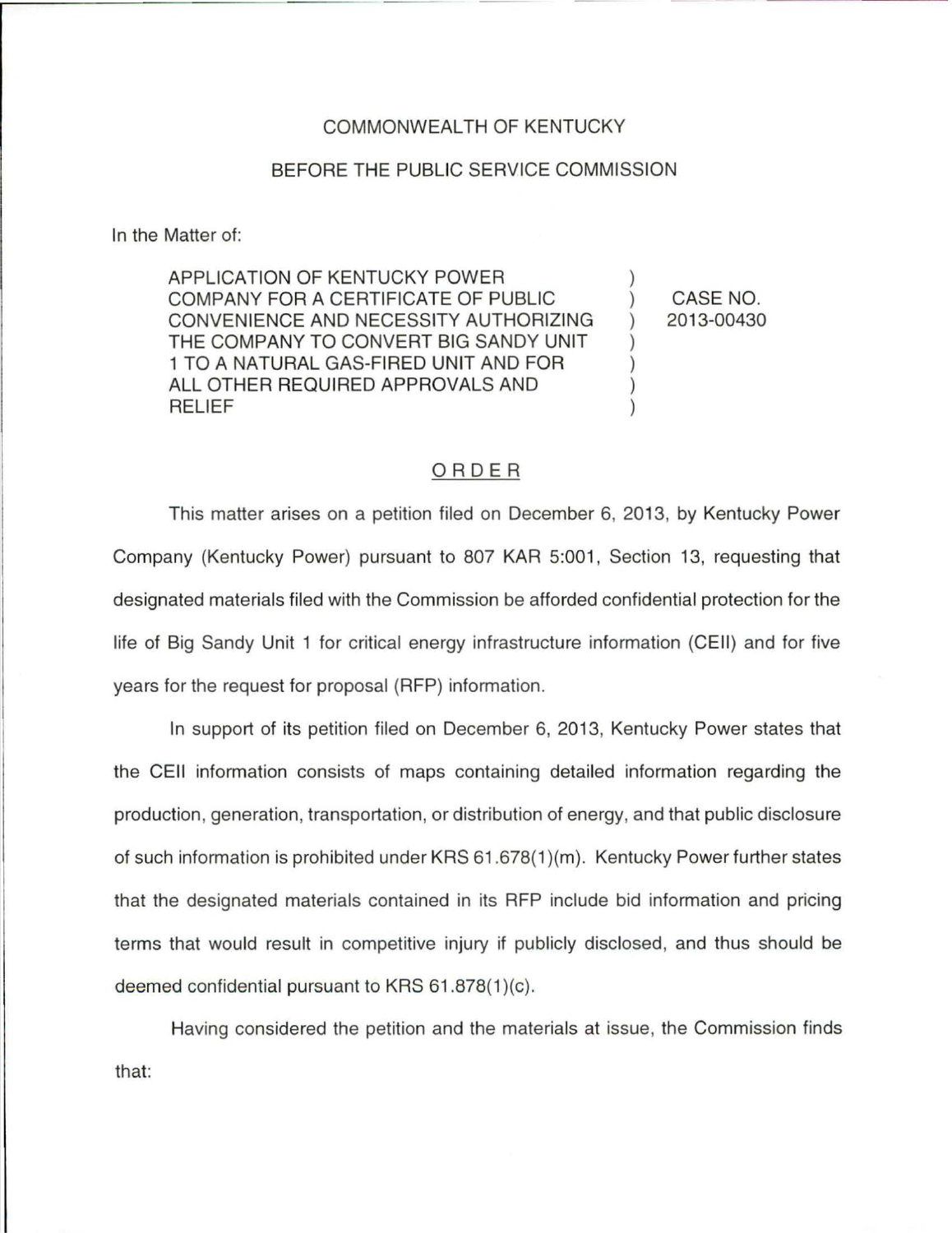1. The designated materials pertaining to CEii meet the criteria for confidential treatment and are exempted from public disclosure pursuant to KRS 61.878(1)(c).

2. The five-year period for which Kentucky Power requests confidential treatment for the designated materials pertaining to the RFP has run and, therefore, the request should be denied as moot.

IT IS THEREFORE ORDERED that:

1. Kentucky Power's December 6, 2013 petition for confidential protection is granted in part and denied in part.

2. Kentucky Power's request for confidential treatment for the designated material pertaining to CEII is granted.

3. Kentucky Power's request for confidential treatment for the designated material pertaining to the RFP is denied as moot.

4. The designated materials pertaining to CEII shall not be placed in the public record or made available for public inspection for an indefinite period, or until further Orders of this Commission.

5. Use of the designated materials pertaining to CEII in any Commission proceeding shall be in compliance with 807 KAR 5:001, Section 13(9).

6. Kentucky Power shall inform the Commission if the designated materials pertaining to CEII become publicly available or no longer qualify for confidential treatment.

7. If a non-party to this proceeding requests to inspect the designated materials pertaining to CEii that were granted confidential treatment by this Order and the period during which the materials have been granted confidential treatment has not expired, Kentucky Power shall have 30 days from receipt of written notice of the request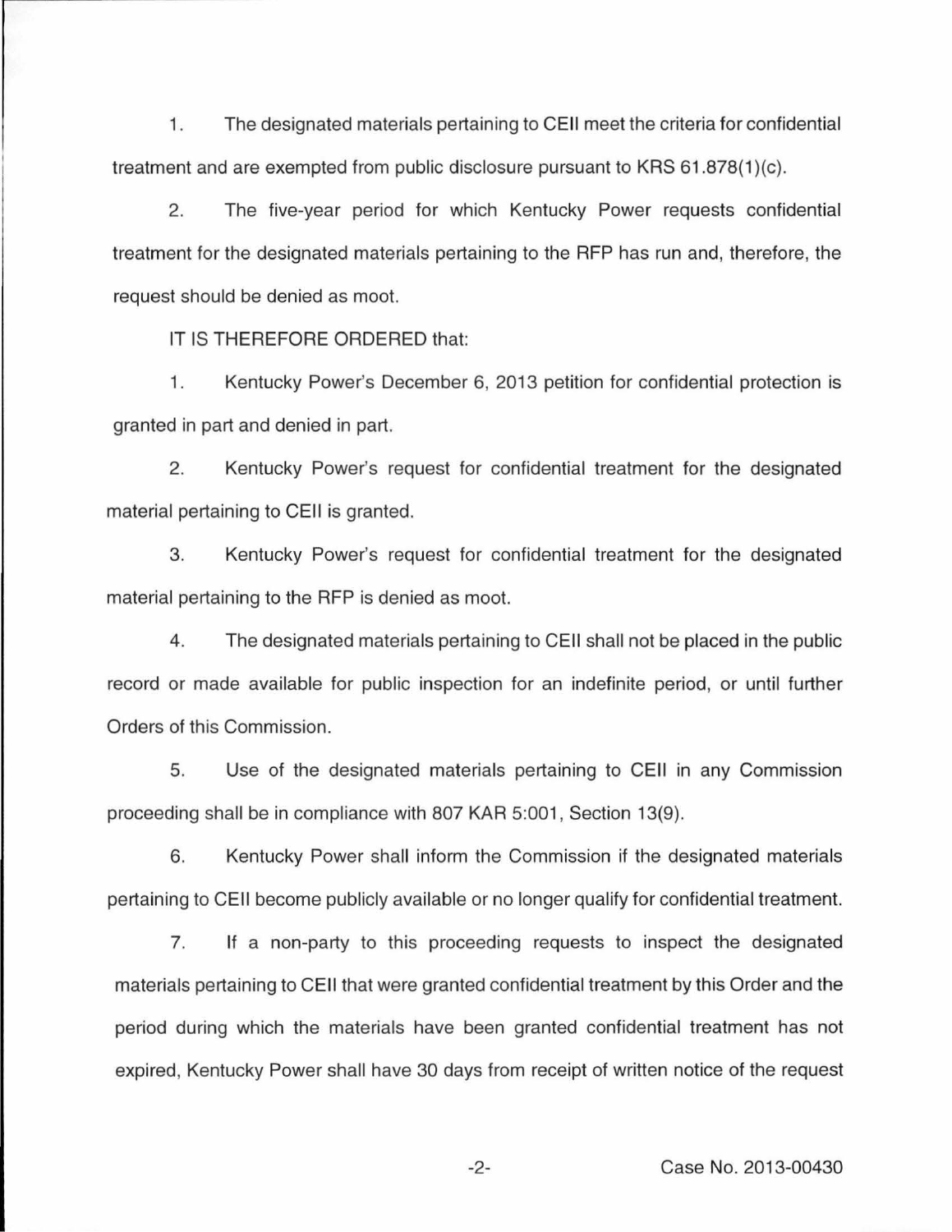to demonstrate that the materials still fall within the exclusions from disclosure requirements established in KRS 61.878. If Kentucky Power is unable to make such demonstration, the requested materials shall be made available for inspection. Otherwise, the Commission shall deny the request for inspection.

8. The Commission shall not make the designated materials pertaining to CEii available for inspection for 30 days following an Order finding that the materials no longer qualify for confidential treatment in order to allow Kentucky Power to seek a remedy afforded by law.

9. Within 30 days of the date of this Order, Kentucky Power shall file revised pages reflecting as unredacted the designated materials pertaining to the RFP that has been denied confidential treatment.

10. The designated materials pertaining to the RFP for which confidential protection was denied shall not be placed in the public record for 30 days following the date of this Order to allow Kentucky Power to seek any remedy afforded by law.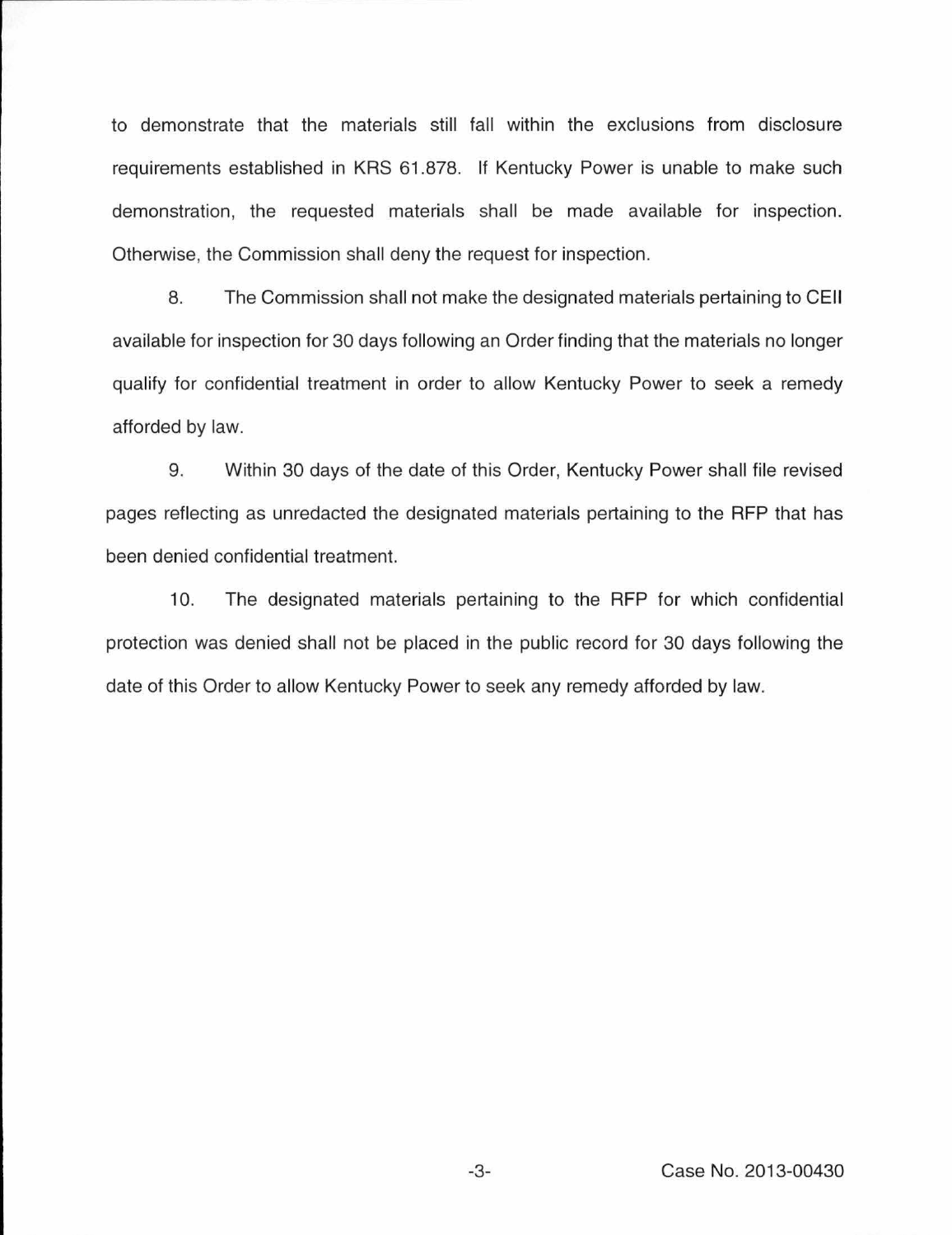By the Commission



ATTEST:

Clue R. Ringo

Executive Director